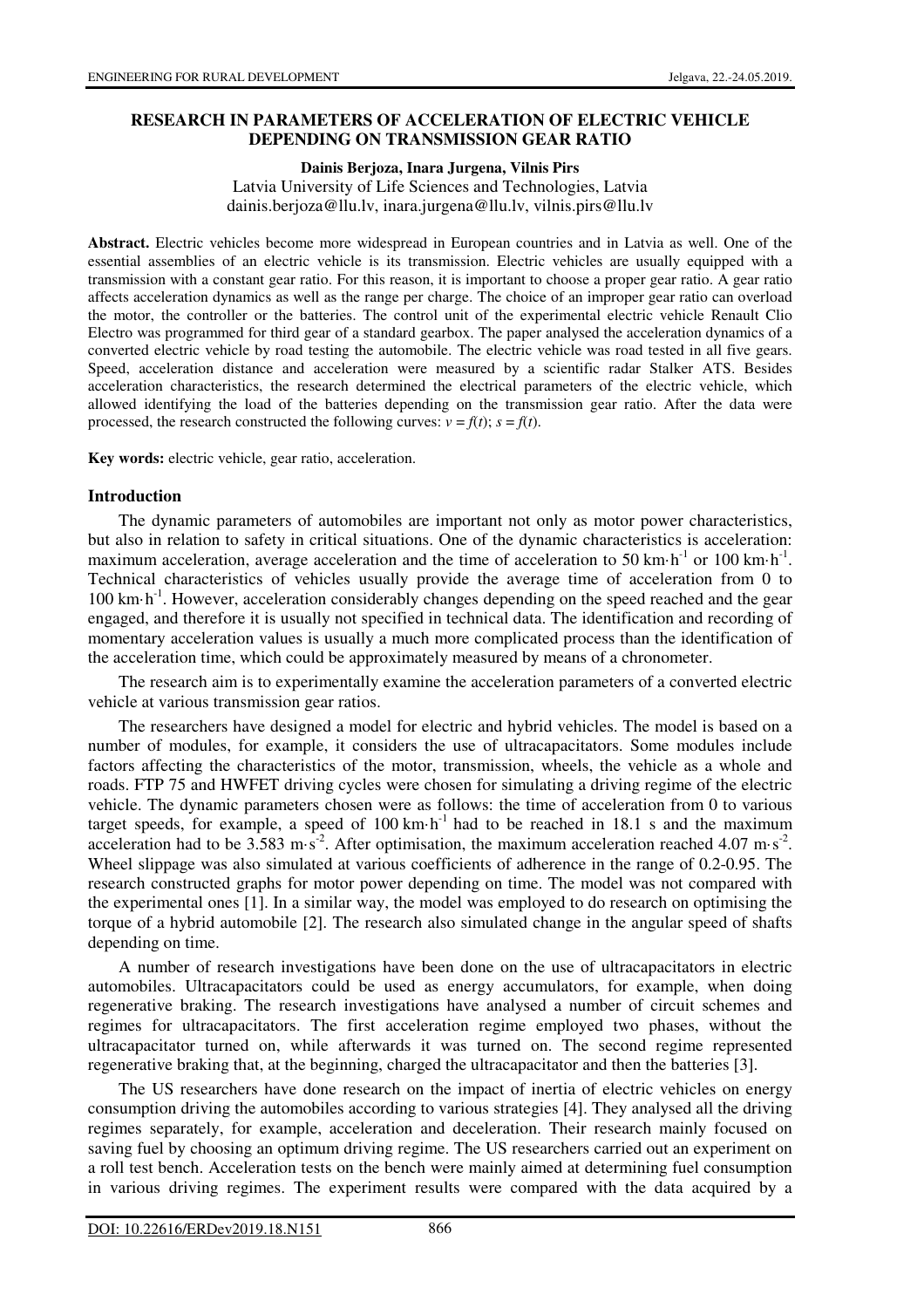mathematical model [4]. The acceleration regime represented only a component of the whole research, and no acceleration tests were done separately.

Research investigations have been done into electric vehicle equipped with sodium–nickel chloride batteries, which are rarely used, in combination with ultracapacitators. The experiments were done in urban areas with intensive or quite intensive traffic. The experiments revealed that ultracapacitators decreased the time of acceleration from 0 to 80 km·h<sup>-1</sup> by 38.5 % and the power consumed from the batteries during acceleration by approximately 40 % [5].

The scientists have developed an algorithm for the choice of parameters for electric automobiles to convert the vehicles from internal combustion to electric power [6]. The research gives a mathematical algorithm for calculation of a proper gear ratio, depending on the power and torque characteristics of the motor chosen. The research found a formula for calculation of the electrical current consumed, which took into account the instantaneous power of the motor and also the power consumed by the driving steering booster, the electric brake vacuum pump, the climate system and the lighting system. The research also found a formula for calculation of the theoretical capacity of batteries, depending on the distance to be driven. The algorithm was verified for the converted electric automobile Renault Clio equipped with an M2-AC25/4-A/L motor with a nominal power of 25 kW [6]. Based on the calculation results, the optimum gearbox ratio was chosen for the automobile, which was also used for programming the automobile for the conversion.

The theoretical continuous curves for the motor of the automobile are presented in technical parameter information [7]. The optimum range of motor speed to reach the maximum automobile speed was from 3500 to 4500  $\text{min}^{-1}$ . The electric automobile transmission has to ensure the motor operates within the mentioned range at the average operational speed of the automobile. The operational curves for a particular electric automobile could differ, depending on the controller used and the technical characteristics of the batteries.

The mentioned research investigations have not analysed in detail the acceleration characteristics of electric vehicles if changing the transmission gear ratio; accordingly, it is useful to do such research.

As the number of electric vehicles increases, the dynamic characteristics of electric automobiles, the ability to join the traffic flow as well as do various manoeuvres, for example, overtaking a vehicle accurately and dynamically, becomes important. An analysis of an acceleration-time curve allows identifying the average economical driving speed for an electric vehicle in non-urban driving, i.e. the maximum driving range at optimum fuel consumption. Converted electric vehicles are usually equipped with standard gearboxes, and the objective of engineers is to choose a proper transmission gear ratio for the gearbox, so that the best combination of dynamic and economic parameters is provided for the electric vehicle.

# **Materials and methods**

The experiment employed a converted electric vehicle Renault Clio Electro. The key technical characteristics of the electric vehicle are presented in Table 1.

The experiment was carried out on a dry asphalt road with a rolling resistance coefficient of 0.015. During the experimental day, the speed of wind was less than  $2 \text{ m} \cdot \text{s}^{-1}$ , there was no precipitation. Before the experiment the batteries were warmed up by driving the automobile for 7-8 km. The radar was placed 3-5 m away from the automobile. The acceleration experiment was done by at least two operators. One operator drove the vehicle, while the other one activated the radar. After the radar had been activated, a command was given to start driving.

The operator accelerated the electric vehicle as much as possible. The acceleration in first, second and fifth gears was done until the moment the speed did not increase for 2-3 s. The acceleration in third and fourth gears was done up to a speed of  $100 \text{ km} \cdot \text{h}^{-1}$ . The experimental procedure was as follows: the vehicle was accelerated in the direction away from the radar, beginning with first, second, third, fourth and fifth gears. The experiment was replicated by repeating the same  $1<sup>st</sup>$ -5<sup>th</sup> gear cycle. It was done purposefully, so that the degree of battery discharge could not affect the performance of the vehicle operated in various gears.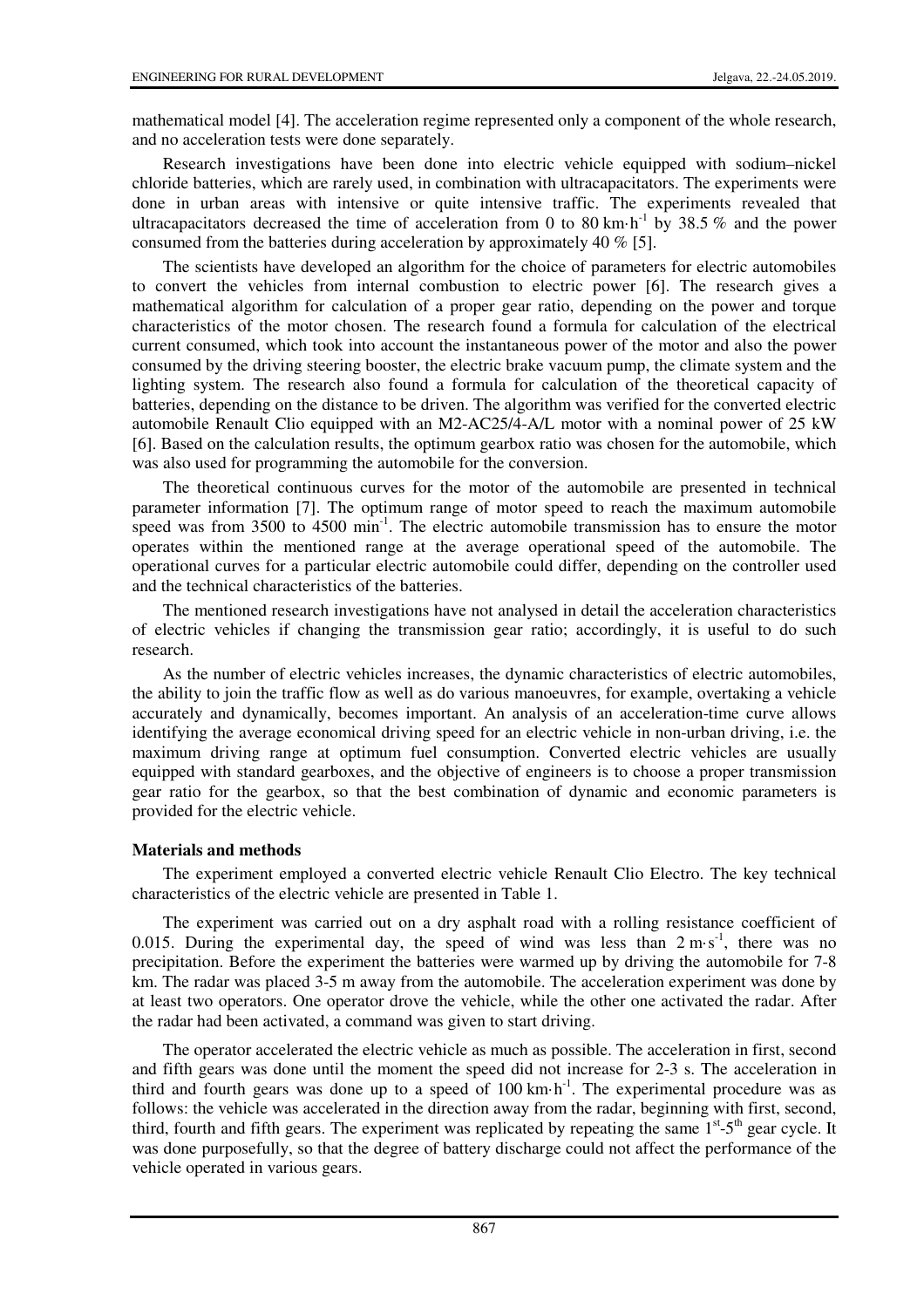#### Table 1

| N <sub>0</sub> | <b>Technical parameter</b> | <b>Value</b>            |
|----------------|----------------------------|-------------------------|
|                | Electric motor type        | HPEVS AC 51             |
| 2              | Controller type            | Sigma Drive PAC950TL02  |
| 3              | Electric motor power       | 30 kW                   |
|                | Gearbox type               | 5-speed, manual         |
| 5              | Maximum speed              | $110$ kmh <sup>-1</sup> |
| 6              | Total battery voltage      | 102 V                   |
|                | On-board power             | 11.0 kWh                |
| 8              | Range per charge           | $60 \text{ km}$         |
| 9              | Battery charging time      | 4.0 <sub>h</sub>        |

| <b>Technical characteristics of the converted electric vehicle Renault Clio Electro</b> |  |
|-----------------------------------------------------------------------------------------|--|
|-----------------------------------------------------------------------------------------|--|

### **Results and discussion**

After the experiment, the data recorded by the radar were processed. An average curve for change in acceleration for each gear, which was based on three experimental replications, was constructed. The curves for change in speed depending on time are shown in Figure 1.





The vehicle demonstrated the highest dynamism in first gear, reaching a speed of  $46.3 \text{ km} \cdot \text{h}^{-1}$  in 3.91 s. Since the vehicle was not equipped with a clutch, shifting gears was not advised. In view of the fact that the maximum speed allowed in urban areas could not be reached in first gear at the maximum motor speed, this gear should not be used in urban driving. In second gear, the maximum speed of  $81.86$  km·h<sup>-1</sup> was reached in 12.73 s. The dynamism of the vehicle in second gear, compared with that in first gear in the comparable speed range (up to 46 km·h<sup>-1</sup>), was on average 18-36 % lower. In third gear, a speed of 100 km·h-1 was reached in 22.04 s, while in fourth gear it took 25.10 s. The highest speed was reached in third gear. The acceleration in fifth gear was very slow; therefore, this gear is not advised for driving. According to previous experimental data, fifth gear in non-urban driving does not allow achieving a longer driving range than third and fourth gears do.

Change in acceleration distance depending on time in all gears is shown in Figure 2.

In third gear, the experimental vehicle covered 400 m in 22.28 s. In fourth gear, this distance was covered in 24.42 s, while in fifth gear it took 32.18 s. In fifth gear, it took 44.4 % more time for the vehicle to cover 400 m. An analysis of the acceleration of the vehicle up to the first 100 m revealed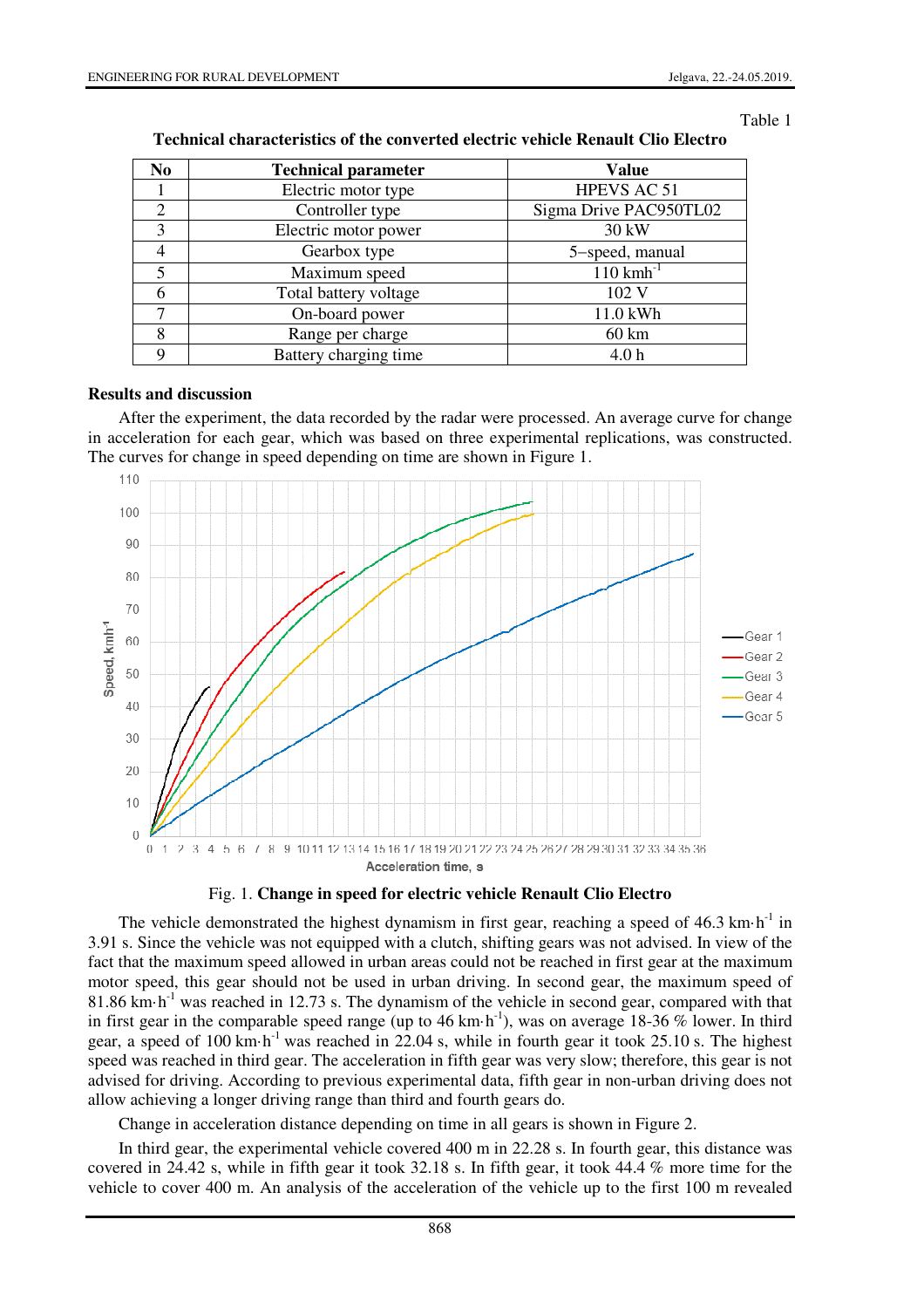that in second gear it took 8.93 s, reaching a speed of  $68.36 \text{ km} \cdot \text{h}^{-1}$ . In third gear, the vehicle covered this distance in 9.83 s, reaching a speed of 67.11 km·h-1, while in fourth gear the vehicle covered 100 m in 11.35 s, reaching a speed of 59.91 km·h<sup>-1</sup>. In fifth gear, the dynamism of the vehicle was considerably lower, and 100 m were covered in 15.33 s, reaching a speed of 45.12 km·h<sup>-1</sup>.



Fig. 2. **Change in acceleration distance for electric vehicle Renault Clio Electro**

For urban driving, it is important to analyse the performance of the vehicle within the maximum allowed speed, 50 km·h<sup>-1</sup>. In non-urban driving, it is important to reach a speed of 90 km·h<sup>-1</sup>. However, in view of the fact that the electric vehicle reached a speed of 90 km $\cdot$ h<sup>-1</sup> only in third and fourth gears, the analysis was performed for a speed of 80 km·h<sup>-1</sup>. This speed could be reached in all gears, except the first one. The times needed to reach the speeds analysed are shown in Figure 3.

In first gear, the electric vehicle reached a speed of  $46.30 \text{ km} \cdot \text{h}^{-1}$  in 3.91 s, not exceeding the speed threshold of 50 km·h<sup>-1</sup>. In second gear, it reached a speed of 50 km·h<sup>-1</sup> in 5.32 s, which was the best performance in terms of dynamism. In third gear, the time of acceleration up to 50 km·h<sup>-1</sup> was 28  $%$ longer, while in fourth gear it was 71.4 % longer. In fifth gear, a speed of 50 km·h<sup>-1</sup>was reached in a 3.2-fold longer time. A similar trend was observed for reaching a speed of 80 km·h-1, which, in second gear, took 12.06 s. In second gear, this speed was reached in 10.5  $\%$  longer time, while in third gear – in 36.3 % longer time. A speed of 80 km·h<sup>-1</sup> was reached in fifth gear in 1.91-fold longer time than that in fourth gear and in 2.36-fold longer time than that in third gear.

The acceleration distances needed to reach the speeds of 50, 80 and 90 km $\cdot$ h<sup>-1</sup> for the electric automobile Renault Clio Electro are presented in Figure 4.

The shortest acceleration distance,  $40.12$  m, to reach a speed of 50 km $\cdot$ h<sup>-1</sup> was achieved in second gear, while in third gear it was 50.25 m, which was  $25.2\%$  more. Reaching a speed of 50 km·h<sup>-1</sup> in fourth gear required 65.94 m, or a 31.3 % longer distance. Reaching this speed in fifth gear required a 2.5-fold longer distance than that in third gear. According to the experimental data, reaching a speed of 80  $km\cdot h^{-1}$  in second and third gears was almost the same, and the performance differed only by 4.1 %. The distances covered to reach a speed of 80 km·h<sup>-1</sup> in third and fourth gears increased by 16.4 %. Just like for the other parameters, the acceleration distance in fifth gear considerably (2.2 fold) exceeded that in third gear.

From the perspective of vehicle dynamism, it is advised to drive a converted electric vehicle in second gear in urban traffic. In non-urban traffic, it is advised to use third gear, as the dynamism of the vehicle does not decrease considerably and it is a relatively short time to reach the speed allowed in non-urban traffic,  $90 \text{ km} \cdot \text{h}^{-1}$ .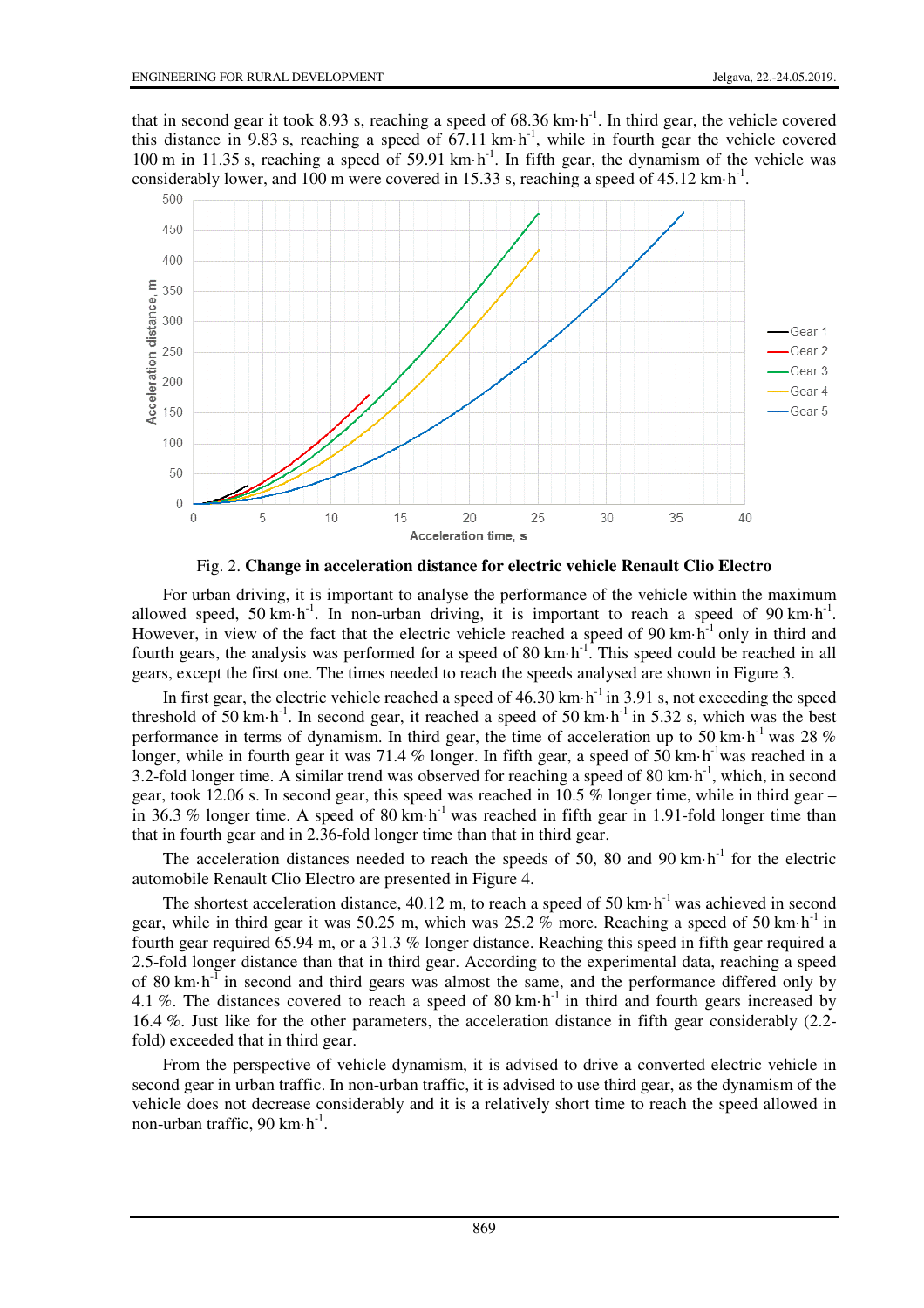

Fig. 3. **Acceleration times needed to reach speeds of 50, 80 and 90 km·h-1 for electric vehicle Renault Clio Electro**



Fig. 4. **Acceleration distances needed to reach speeds of 50, 80 and 90 km·h-1 for electric automobile Renault Clio Electro**

# **Conclusions**

1. Other researchers have insufficiently focused on experimental analyses of the dynamism of electric vehicles depending on the transmission gear ratio.